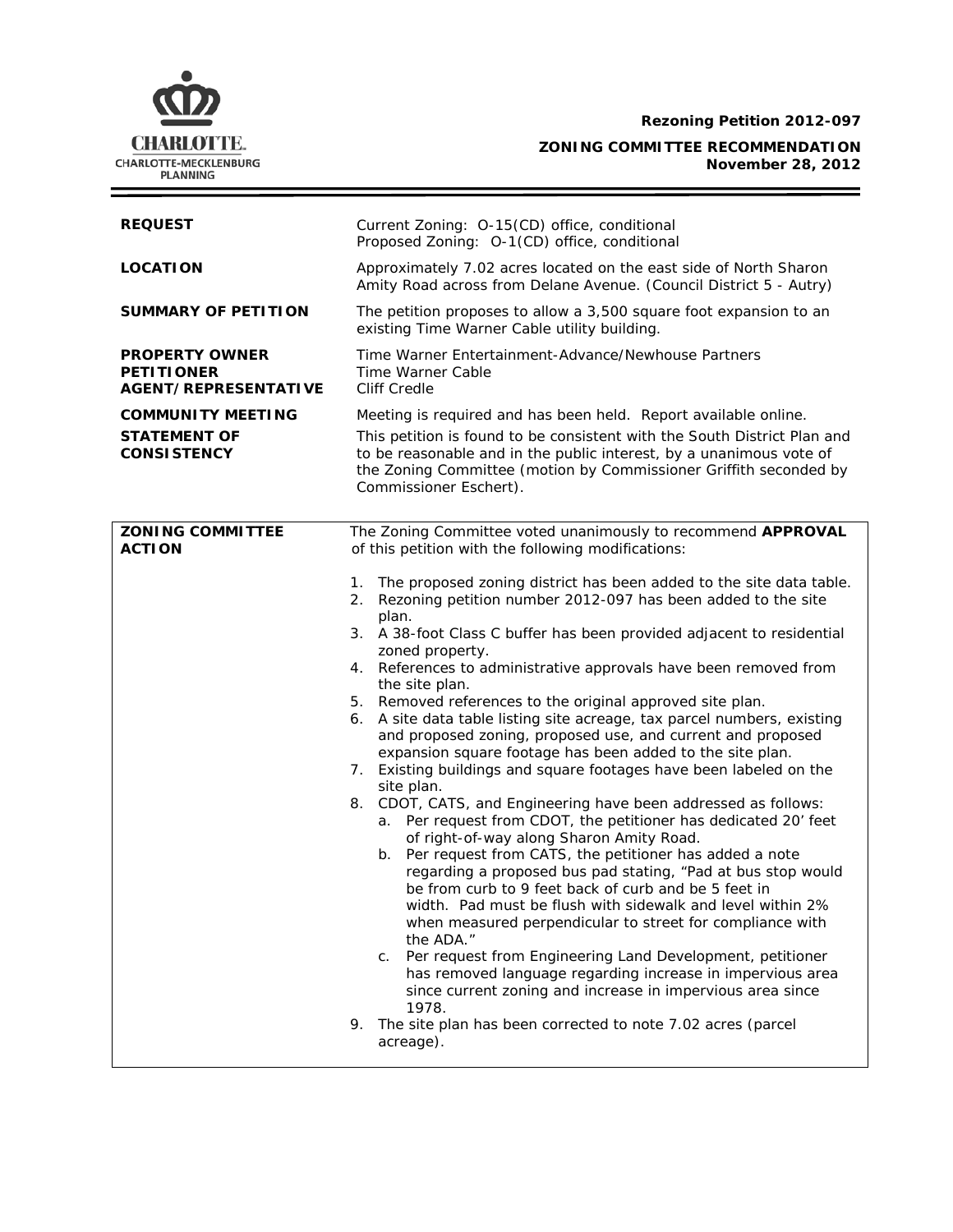| <b>VOTE</b>                                  | Motion/Second:<br>Yeas:<br>Nays:<br>Absent:<br>Recused:                                                                                                   | Griffith/Fschert<br>Allen, Eschert, Griffith, Johnson, Labovitz,<br>Lathrop, and Phipps<br><b>None</b><br><b>None</b><br><b>None</b> |
|----------------------------------------------|-----------------------------------------------------------------------------------------------------------------------------------------------------------|--------------------------------------------------------------------------------------------------------------------------------------|
| <b>ZONING COMMITTEE</b><br><b>DISCUSSION</b> | Staff presented the petition to the Zoning Committee members and<br>stated all outstanding issues had been addressed. There was no<br>further discussion. |                                                                                                                                      |
| <b>STAFF OPINION</b>                         | Staff agrees with the recommendation of the Zoning Committee.                                                                                             |                                                                                                                                      |

## **FINAL STAFF ANALYSIS**

**(Pre-Hearing Analysis online at [www.rezoning.org\)](http://www.rezoning.org/)** 

#### **PLANNING STAFF REVIEW**

## • **Background**

The subject petition was rezoned under petition 1979-015 that allowed the development of several utility buildings for an overall total of 12,100 square feet.

#### • **Proposed Request Details**

- The site plan accompanying this petition contains the following provisions:
- A 3,500 square foot building expansion to an existing building.
- Three existing buildings totaling 12,100 square feet on the site to remain.
- A wooded area adjacent to residential properties to remain.
- Permitted use is a utility switching station.

## • **Public Plans and Policies**

- *The South District Plan* (1993) recommends multi-family and utility uses on the subject parcel.
- This petition is consistent with the *South District Plan*.

#### • **Staff Recommendation (Updated)**

• Staff agrees with the recommendation of the Zoning Committee.

**DEPARTMENT COMMENTS** (see full department reports online)

- **Charlotte Area Transit System:** No issues.
- **Charlotte Department of Neighborhood & Business Services:** No issues.
- **Transportation:** No issues.
- **Charlotte Fire Department:** No issues.
- **Charlotte-Mecklenburg Schools:** No issues.
- **Charlotte-Mecklenburg Storm Water Services:** No issues.
- **Engineering and Property Management:** No issues.
- **Mecklenburg County Land Use and Environmental Services Agency:** No comments received.
- **Mecklenburg County Parks and Recreation Department:** No issues.
- **Urban Forestry:** No issues.